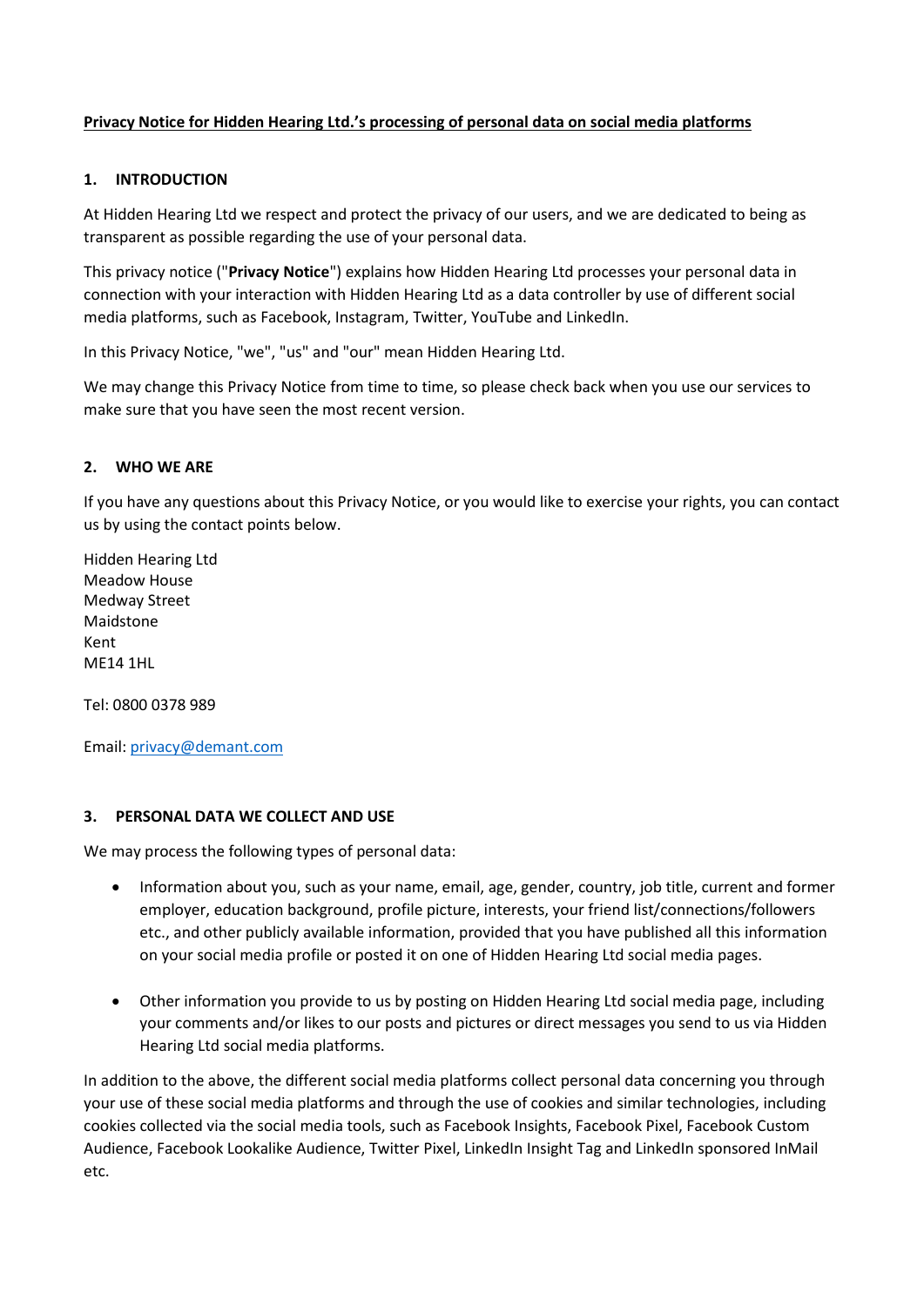In some cases, for instance, in relation to our Facebook page, Hidden Hearing Ltd acts as joint controller together with Facebook in relation to the processing of your personal data. Thus, we recommend that you read Facebook's privacy notice to understand how Facebook processes your personal data.

We generally refer to the different social media platforms' privacy notices for more information about their processing of your personal data. Below you will find a listing of the social media platforms that Hidden Hearing Ltd uses and a reference to their privacy notices.

- Link to Facebook's data policy https://www.facebook.com/policy.php
- Link to LinkedIn's privacy notice: https://www.linkedin.com/legal/privacy-policy
- Link to Instagram's privacy policy: https://help.instagram.com/402411646841720
- Link to Twitter's privacy policy: https://twitter.com/en/privacy
- Link to YouTube's privacy policy provided by Google: https://policies.google.com/privacy?hl=en-US

# **4. WHY DO WE COLLECT AND USE YOUR PERSONAL DATA AND WHAT IS OUR LEGAL BASIS FOR DOING SO**

We use your personal data for the following purposes:

- To understand the audience to our social media channels by getting to know the demographic, preferences and interests which enables us to provide relevant information.
- To analyse trends and profiles to enhance, modify, personalise and improve our services and communications for the benefit of our audience.
- To process and respond to requests and enquiries received from you.
- To carry out market surveys to enhance, modify, personalise and improve our services and communications for the benefit of our users through Hidden Hearing Ltd social media pages on Facebook, Instagram, Twitter and YouTube.
- To recommend products and services we think you will be interested in. We do to carry out direct marketing to our customers and/or potential customers. However, if we use electronic methods, such as email or direct messaging through our social media pages, for instance, via Facebook and/or Instagram, to send direct marketing to you, we will only do so if it is permitted under the applicable rules on direct marketing.

The legal basis for collecting and processing your personal data via Hidden Hearing Ltd different social media pages is our legitimate interest as described above in accordance with EU General Data Protection Regulation ("GDPR") art. 6(1)(f). Our legitimate interests are under these circumstances regarded to override your interests.

# **5. HOW WE SHARE YOUR PERSONAL DATA**

We will not pass, sell or otherwise share or disclose your personal data, except as described herein or otherwise stated at the time the personal data is collected.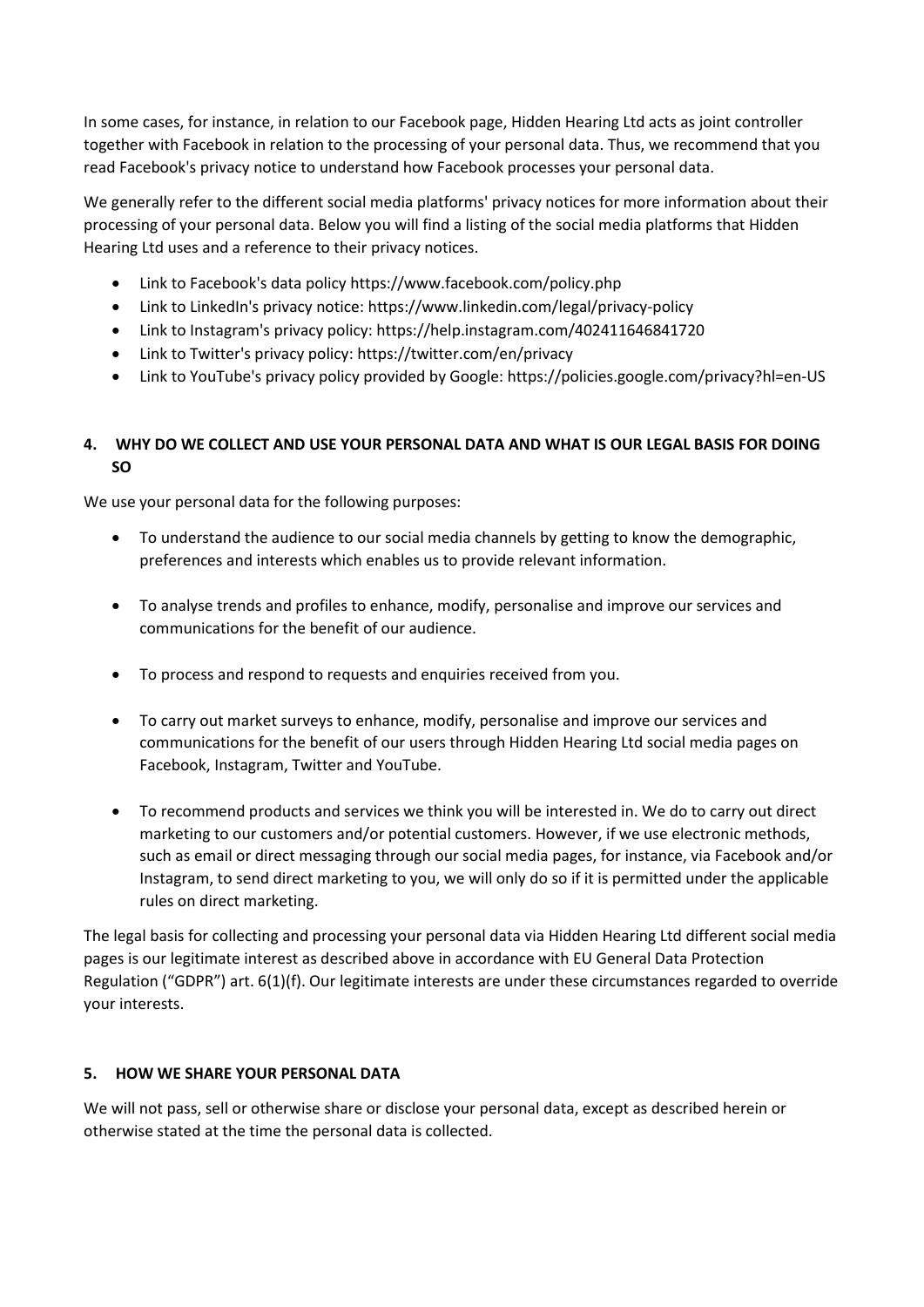As mentioned under section 3, we may act as joint data controller in relation to the processing of your personal data via our social media pages together with the specific provider of the social media, for instance, Facebook Inc. or Facebook Ireland Ltd. This means that we are jointly responsibly for processing of your personal data. We have inserted a reference to Facebook's privacy notice in section 3.

We may share your personal data with affiliated companies within the Demant Group in order to deliver, enhance and develop our products and services. Please refer to the organisational chart in our latest annual report to see which companies form part of the Demant Group. You can find our latest annual report at www.demant.com.

We may share your personal data with our service providers for a variety of tasks, such as:

- assisting us with administering or troubleshooting our website;
- assisting us with the supply or design of our products or with our business administration;
- assisting us with our marketing campaigns, for instance, via Facebook Custom Audiences and Facebook Lookalikes;
- providing us with electronic or physical storage services or systems.

We will only share your information under these circumstances, if it is necessary for our service providers to perform the specific service for us. These service providers are not authorised to keep or use your personal data for any other purposes, and they will always be under an obligation to keep your personal data safe and confidential.

We may disclose your personal data to selected third parties, such as law enforcement agencies, regulatory authorities and our professional advisors if we are under a duty to do so in order to comply with any legal obligation, or if it is in our legitimate interests, or in order to enforce or apply our website Terms of Use or other related contracts with you or your company.

# **6. TRANSFER OF DATA TO THIRD COUNTRIES**

In order to deliver our products and services to you, we may share your personal data with affiliated companies in the Demant Group located outside the EU/EEA and non-affiliated companies, such as service providers or business partners located outside the EU/EEA provided this is considered necessary in relation to a particular data processing activity or performance of the service.

If your personal data are transferred outside the EU/EEA, we will implement appropriate technical and organisational measures in such a manner that processing will meet the requirements of the relevant data protection laws including ensuring the protection of the rights of the data subject. Where necessary, we have entered into the EU Commission's standard contractual clauses with the recipient of the personal data. The EU Commission finds these clauses to provide adequate guarantees for the protection of privacy, basic rights and liberties, as well as for exercising the associated rights.

# **7. HOW LONG DO WE KEEP YOUR PERSONAL DATA**

We will keep your personal data for as long as necessary for legitimate legal or business reasons, including to comply with any regulatory obligations.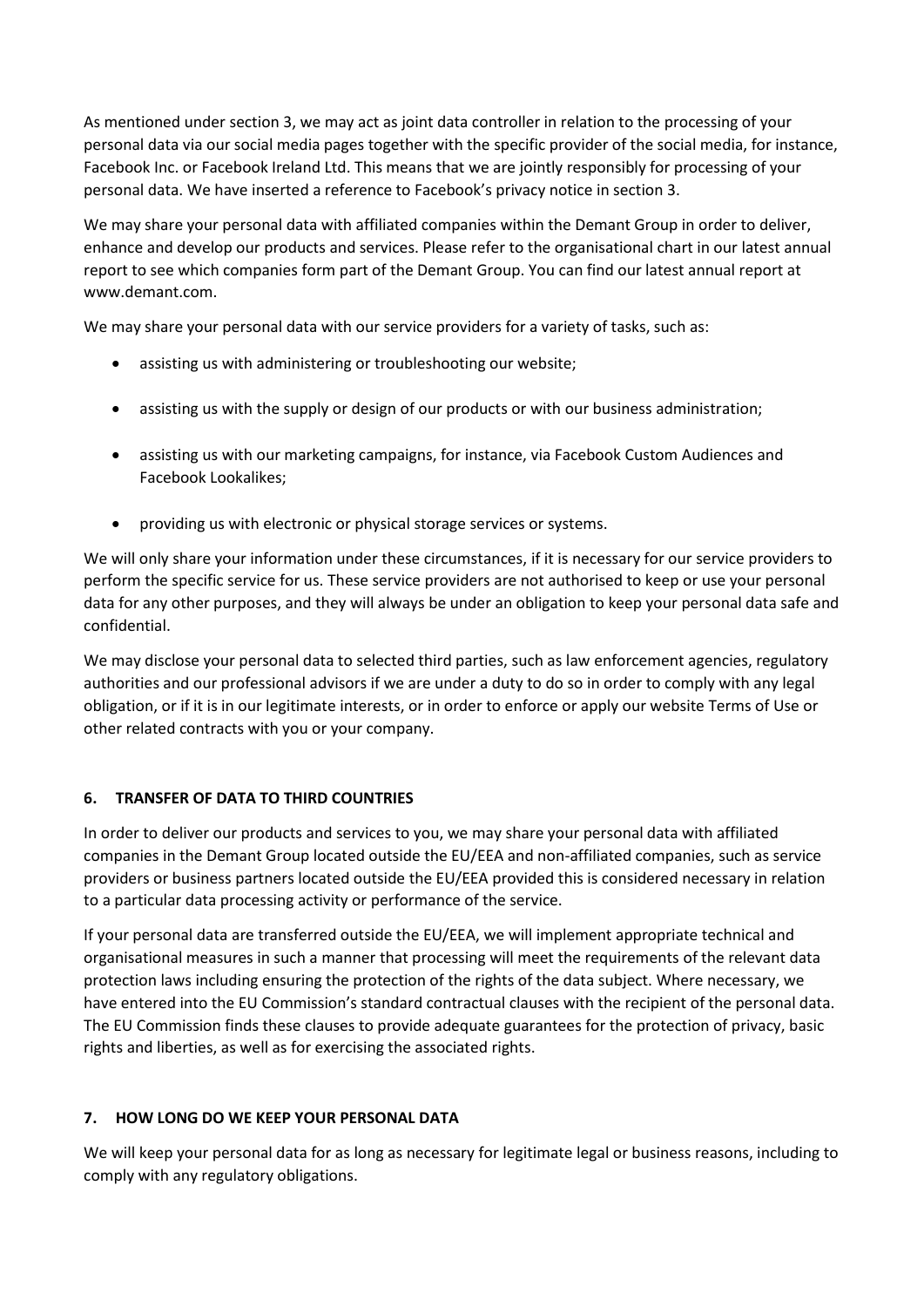We will delete your personal data, when it is no longer required in relation to the purpose for our collection, processing and storage of your personal data. We will also store personal data that we are obliged to keep in accordance with the law.

If you have commented on any of our posts on social media platforms, such comments will be deleted at the time when the post in question is deleted. We may, however, choose to delete specific comments at an earlier point in time. You may also at any time choose to delete your own comment.

Information that is collected via social media platforms for a specific purpose, for instance, a targeted marketing campaign, will be deleted 1 year after the specific processing activity is carried out. Certain data may be retained up to 2 years after the specific campaign for documentation purposes.

If you would like more detailed information about our retention policy, please contact us by using the contact points in section 2 above.

# **8. YOUR PRIVACY RIGHTS**

Pursuant to the GDPR, as a result of our processing of your personal data, you may exercise a number of rights. They are:

- The right to access to your personal data
- The right to have us rectify (correct) your personal data
- The right to have us delete your personal data
- The right to restrict our processing of your personal data
- The right to data portability
- The right to object to our processing

These rights may, however, be subject to conditions and/or exemptions, e.g. to ensure other people's privacy, trade secrets, intellectual property rights or to comply with a legal obligation.

If you would like to exercise one or more of your rights, please contact us by using the contact points in section 2 above.

# **9. RIGHT TO LODGE A COMPLAINT**

If you have a concern in relation to how we use your data, please let us know, and we will reply to your queries and, if necessary, take steps to ensure our practices are consistent with our obligations. If you are still not satisfied with the way we use your data, you have the right to lodge a complaint with the relevant national data protection authority. In the United Kingdom the relevant data protection authority is the Information Commissioner's Office (ICO). You can contact them through it's website: https://ico.org.uk/global/contact-us/. You can also call the ICO helpline from the UK on 0303 123